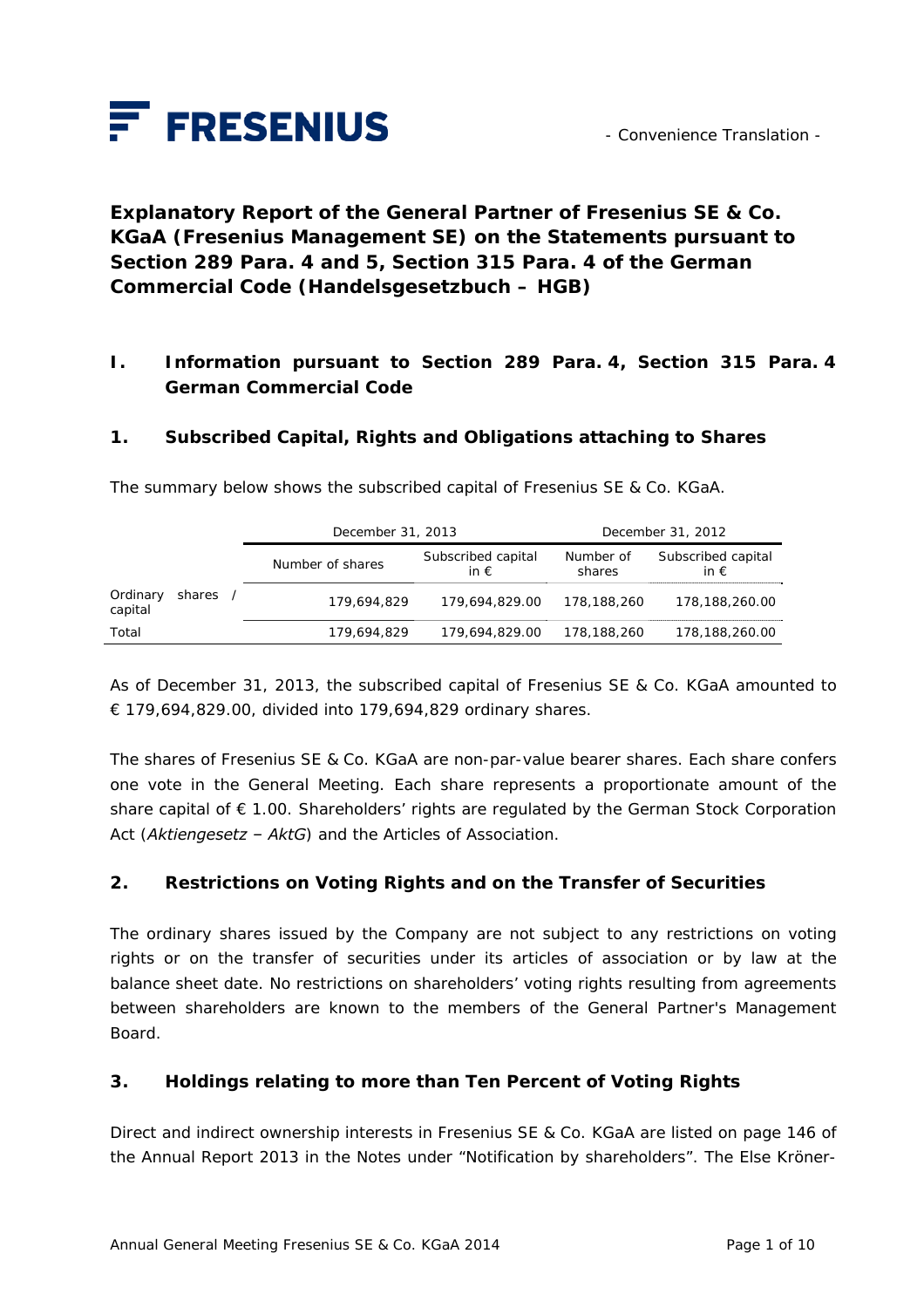Fresenius-Foundation, being the largest shareholder, informed Fresenius SE & Co. KGaA on December 20, 2013 that it holds 48,231,698 ordinary shares of Fresenius SE & Co. KGaA. This corresponds to a voting interest of 26.84%. No other direct or indirect holdings in the Company's share capital that exceed 10% of the voting rights are known to the members of the General Partner's Management Board.

## **4. Securities carrying Special Rights granting Controlling Powers**

None of the shares issued by the Company carry special rights granting their holders any controlling powers.

# **5. How Rights Are Exercised on Shares under an Employee Share Scheme if not Directly by Employees**

No information is available on the exercise of voting rights on shares under an employee share scheme where the rights are not directly exercised by employees.

# **6. Legal Provisions and Provisions of the Articles of Association on the Appointment and Dismissal of the Management and on Amendments of the Articles of Association**

Pursuant to Article 7 para. 2 of the Articles of Association of Fresenius SE & Co. KGaA, the general partner is responsible for the management of Fresenius SE & Co. KGaA. Fresenius Management SE is the general partner to the Company. Pursuant to Article 6 para. 3 of the Articles of Association of Fresenius SE & Co. KGaA the general partner is excluded from the Company

- if and as soon as all shares in the general partner are no longer held directly or indirectly by a person holding more than 10 % of the share capital of the Company, directly or indirectly via a controlled enterprise within the meaning of Section 17 German Stock Corporation Act; this will not apply if and when all shares in the general partner are held directly or indirectly by the Company; or
- if the shares in the general partner are acquired by a person who does not, within twelve months after such acquisition takes effect, submit a takeover bid or a compulsory bid to the shareholders of the Company pursuant to the rules of the German Securities Acquisition and Takeover Act (WpÜG) according to the following stipulations. The consideration offered to the other shareholders must take account of a payment made by the acquirer to the holder of the shares in the general partner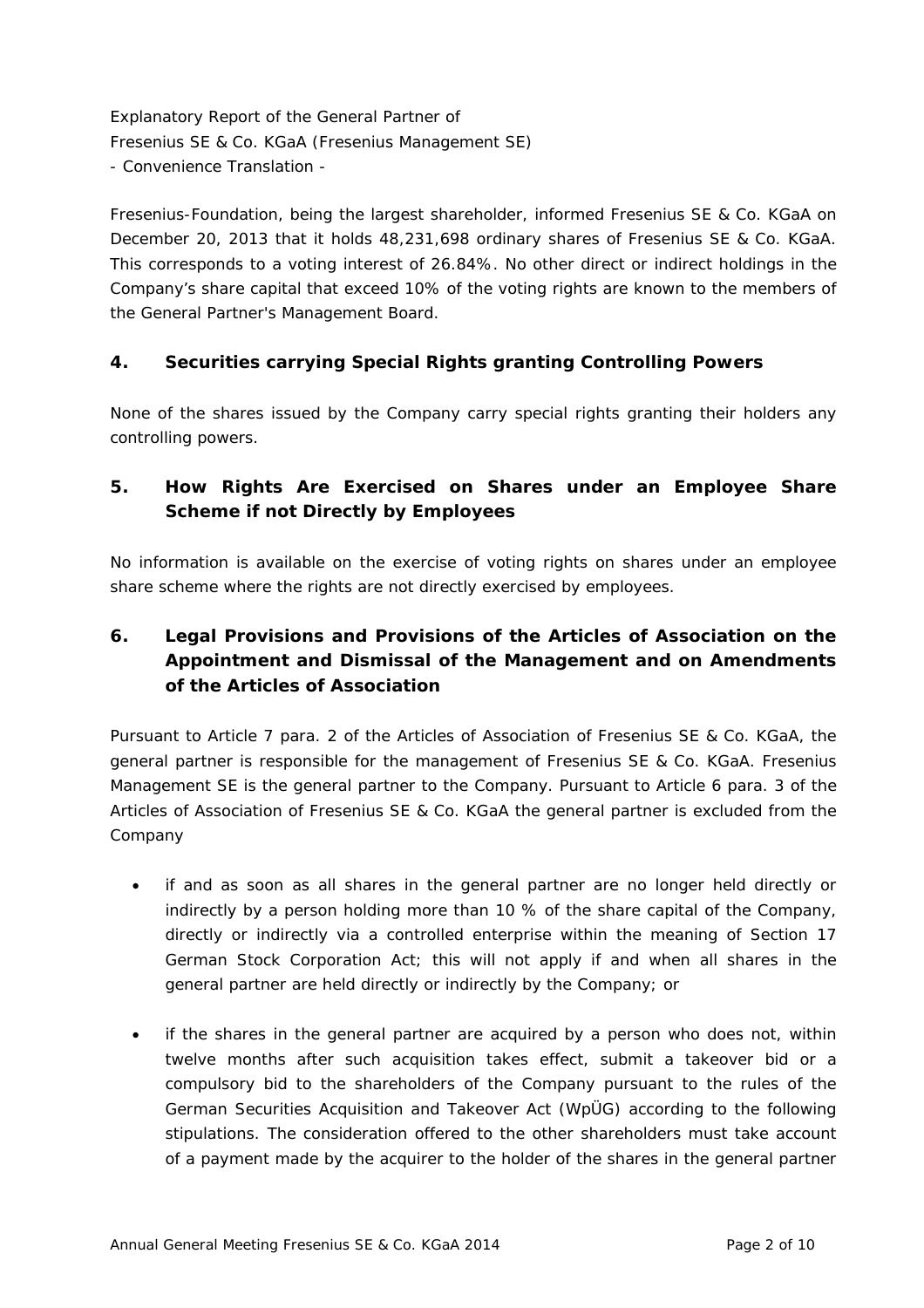> for the acquisition of the shares in the general partner and the Company in excess of the sum of the general partner's equity and of the average stock exchange price of the shares in the Company being acquired, during the last five stock exchange trading days before the day of the conclusion of the agreement on the acquisition of the shares in the general partner.

The other statutory grounds for withdrawal of the general partner remain unaffected.

The appointment and the replacement of members of the Management Board of the general partner are governed by the legal provisions in Article 39 Council Regulation (EC) No. 2157/2001 of 8 October 2001 on the Statute for a European Company (SE) (SE Regulation), Section 16 SE Implementation Act (SEAG) and Sections 84, 85 of the German Stock Corporation Act as well as Article 7 para. 1, 2 of the Articles of Association of Fresenius Management SE. The members of the Management Board are appointed and dismissed by the Supervisory Board of the general partner, Fresenius Management SE. The Articles of Association of Fresenius Management SE permit that deputy members of the management board are appointed. The members of the Management Board are appointed for a maximum of five years. They may be reappointed.

The Supervisory Board may revoke the appointment of a member of the Management Board for cause. Causes are, in particular, a gross breach of the Management Board member's duties and a vote of no confidence by the General Meeting.

Changes to the Articles of Association are made in accordance with Section 278 Para. 3, Section 179 of the German Stock Corporation Act and Article 17 para. 3 of the Articles of Association of Fresenius SE & Co. KGaA. According to Section 285 Para. 2 Sentence 1 of the German Stock Corporation Act, amendments to the Articles of Association require the consent of the general partner.

#### **7. Powers of the General Partner to Issue and Buy Back Shares**

By resolution of the Annual General Meeting on May 17, 2013, Fresenius Management SE, as general partner, is authorized, subject to the consent of the Supervisory Board of Fresenius SE & Co. KGaA:

 to increase the subscribed capital of Fresenius SE & Co. KGaA by a total amount of up to  $\epsilon$  40,320,000.00 until May 16, 2018, through a single or multiple issuance of new bearer ordinary shares against cash contributions and / or contributions in kind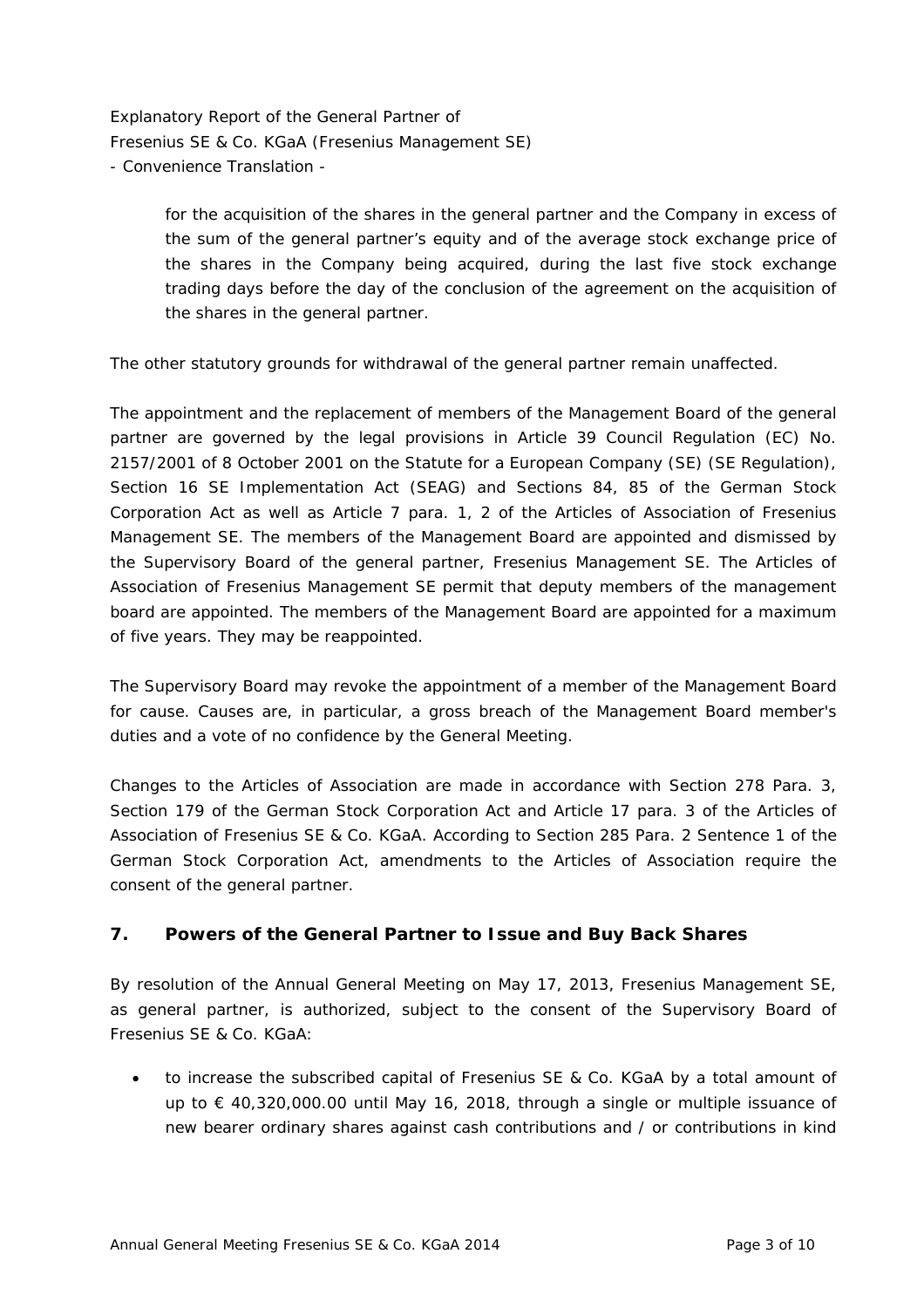> (Authorized Capital I). Shareholders' pre-emptive rights of subscription can be excluded.

In addition, there are the following conditional capitals in the context of stock options plans, adjusted for stock options that have been exercised in the meantime:

- The subscribed capital is conditionally increased by up to  $\epsilon$  2,111,517.00 through the issuance of new bearer ordinary shares (Conditional Capital I). The conditional capital increase will only be executed to the extent that convertible bonds for ordinary shares have been issued under the 2003 Stock Option Plan and the holders of these convertible bonds exercise their conversion rights.
- The subscribed capital is conditionally increased by up to  $\epsilon$  4,262,602.00 through the issuance of new bearer ordinary shares (Conditional Capital II). The conditional capital increase will only be executed to the extent that subscription rights have been or will be issued under the 2008 Stock Option Plan, the holders of these subscription rights exercise their rights, and the Company does not use its own treasury shares to service the subscription rights or does not exercise its right to make payment in cash, whereby the granting of subscription rights to the Management Board of the general partner, and their settlement, shall be solely and exclusively the responsibility of its Supervisory Board.
- The share capital of the Company is conditionally increased by up to Euro 8,400,000.00 by the issuance of up to 8,400,000.00 new ordinary bearer shares (Conditional Capital IV). The conditional capital increase will only be implemented to the extent that subscription rights have been or will be issued in accordance with the Stock Option Program 2013, the holders of subscription rights exercise their rights and the Company does not grant treasury shares to satisfy the subscription rights, whereas the General Partner's Supervisory Board shall be exclusively competent regarding the granting and settlement of subscription rights to members of the General Partner's Management Board.

Finally, there is the following conditional capital in the context of convertible bonds and / or option bonds which have been issued based on the authorization of the general partner by the Annual General Meeting:

The subscribed capital is conditionally increased by up to  $\epsilon$  16,323,734.00 through the issuance of new bearer ordinary shares (Conditional Capital III). The conditional capital increase shall only be implemented to the extent that the holders of convertible bonds issued for cash or of warrants from option bonds issued for cash -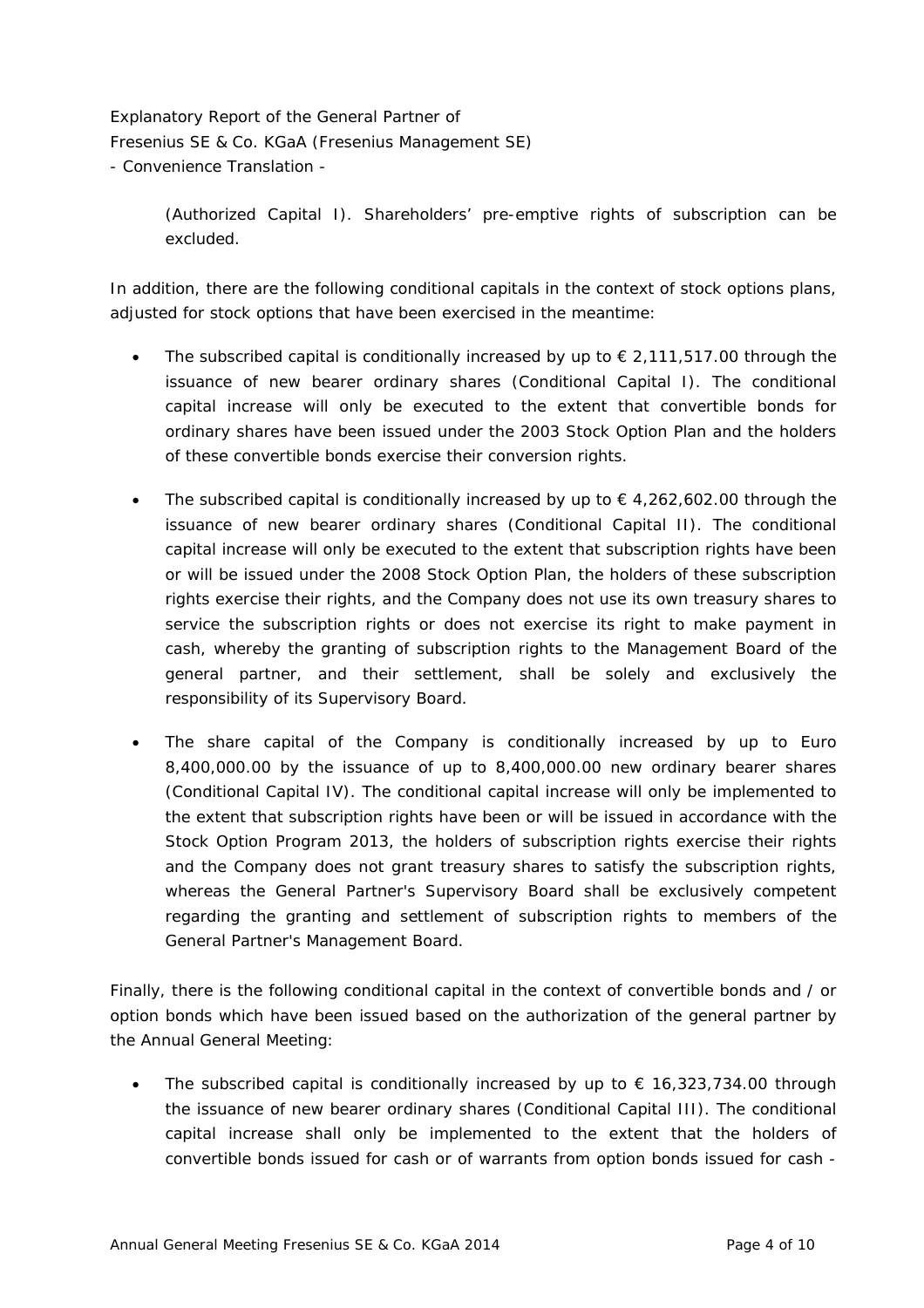> which have been issued based on the authorization of the general partner by the Annual General Meeting on May 11, 2012 by Fresenius SE & Co. KGaA or by a group company until May 10, 2017 - exercise their conversion or option rights and as long as no other forms of settlement are used.

On May 11, 2012, the Annual General Meeting authorized the Company to purchase and use its own shares up to a maximum amount of 10% of the capital stock. Shareholders' preemptive rights of subscription can be excluded. As of December 31, 2012, the Company had not utilized this authorization.

The agenda for the Annual General Meeting on May 16, 2014, includes the following resolutions affecting capital measures and the authorization to purchase own shares directly or indirectly utilizing equity derivatives :

- Resolution on a Capital Increase from Company Funds through Issue of New Shares, the Adjustment of the Authorization for the Granting of Subscription Rights to Managerial Staff Members (Führungskräfte) and Members of the Management of Fresenius SE & Co. KGaA or an Affiliated Company (Stock Option Program 2013), as well as on the Corresponding Adjustments of Article 4 (Share Capital) and Article 13 (Remuneration of Supervisory Board Members) (agenda item 7).
- Resolution on the Cancellation of the Existing Authorized Capital I and on the Creation of a New Authorized Capital I with Authorization for Exclusion of Subscription Rights and a Corresponding Amendment to the Articles of Association (agenda item 8)
- Resolution on the Cancellation of the Existing Authorization to issue Option Bonds and/or Convertible Bonds dated May 11, 2012 and the Associated Conditional Capital III, and on the Creation of a New Authorization to issue Option Bonds and/or Convertible Bonds, on the Exclusion of Subscription Rights and on the Creation of Conditional Capital and corresponding Amendments to the Articles of Association (agenda item 9)
- Resolution on the Cancellation of the Authorization to Purchase and Use Own Shares pursuant to Section 71 (1)(8) of the German Stock Corporation Act granted by Resolution of the General Meeting of May 11, 2012, and an Authorization to Purchase and Use Own Shares pursuant to Section 71 (1)(8) of the German Stock Corporation Act and on the Exclusion of Subscription Rights (agenda item 10)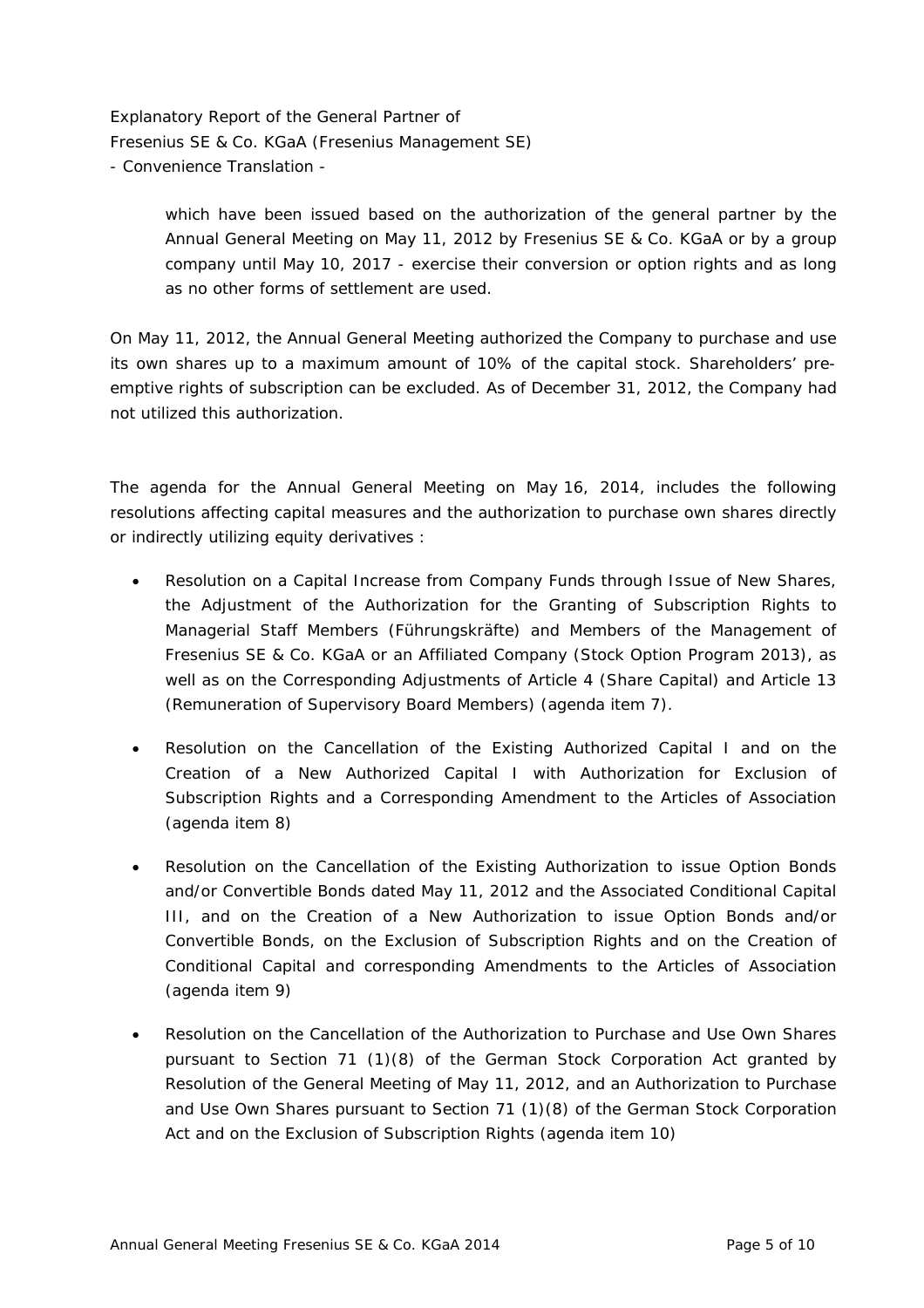Resolution on the Authorization to utilize Equity Derivatives to purchase Own Shares subject to Exclusion of any Right to Offer Shares for Purchase (agenda item 11)

## **8. Significant Agreements Conditional upon a Change of Control Following a Takeover Bid**

Under certain circumstances, a change of control as the result of a takeover bid could impact some of our long-term financing agreements embodying change of control provisions. These provisions are customary change of control clauses that grant creditors the right of premature call in the event of a change of control. However, the right of premature call usually only becomes effective if the change of control is followed by a downgrading of the Company's rating.

There are no other significant agreements between Fresenius SE & Co. KGaA and other persons that are conditional upon a change of control following a takeover bid.

# **9. Agreements of the Company concluded with Members of the Management Board of the General Partner or Employees Providing for Compensation in the Event of a Takeover Bid**

The service contracts of the Management Board members of the general partner do not contain any express provisions dealing with a change of control. No compensation in the event of a takeover bid has been agreed on with employees, either.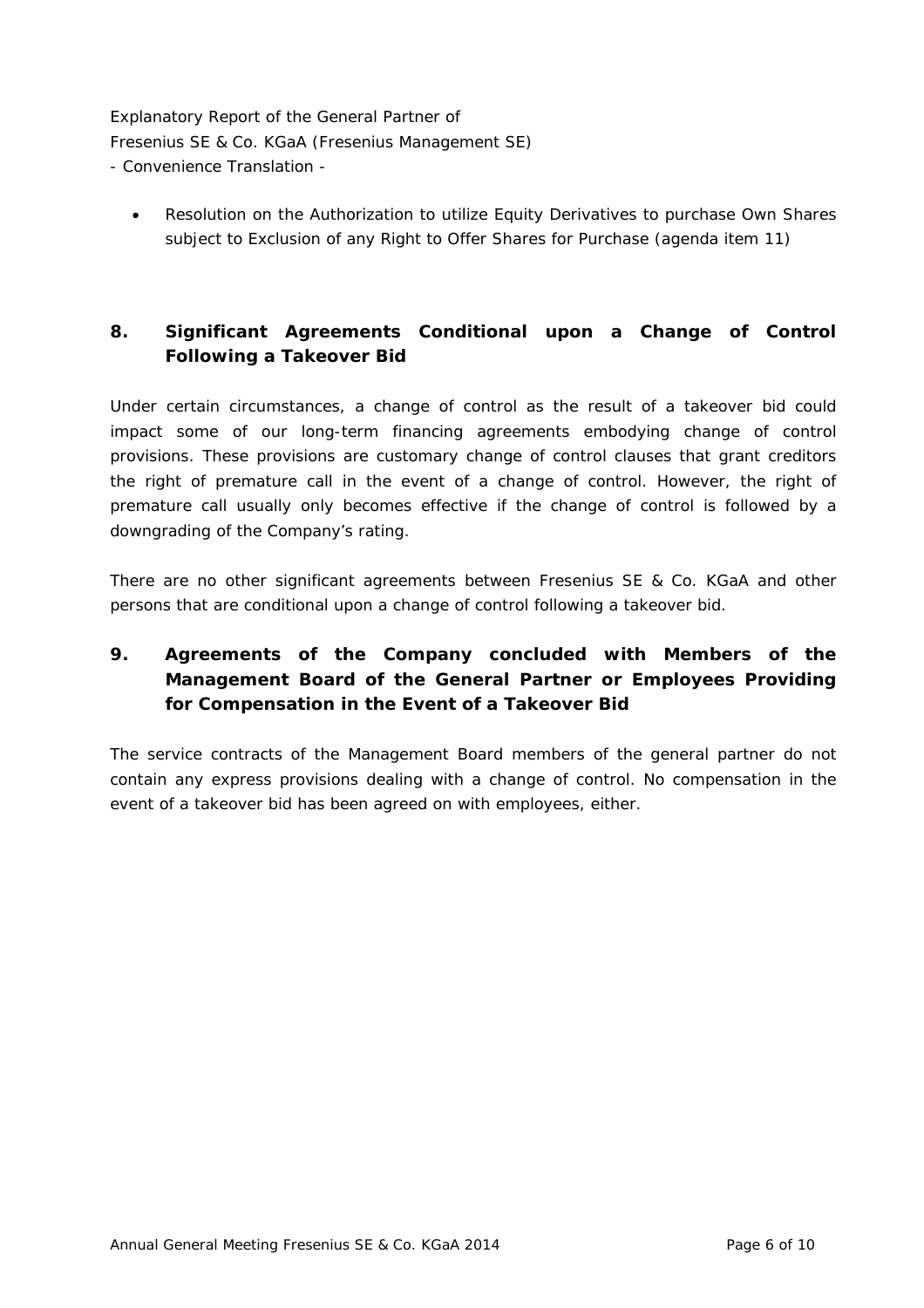## **II. Information Pursuant to Section 289 Para. 5 of the German Commercial Code**

## **1. Legal Background**

The German Accounting Law Modernization Act (*Bilanzrechtsmodernisierungsgesetz − BilMoG*), which entered into force on May 29, 2009, amended various provisions of German law including Sections 289 and 315 of the German Commercial Code as well as Sections 120 and 175 of the German Stock Corporation Act. The BilMoG required that a written report be presented to the General Meeting containing, among other things, the newly introduced compulsory disclosures in the management report pursuant to Section 289 Para. 5 German Commercial Code on the internal control and risk management system in relation to the company and group financial reporting process.

In the subsequent German Act Implementing the Shareholder Rights Directive (*ARUG*), the German legislature concentrated the requirements to submit explanatory disclosures in Section 176 Para. 1 Sentence 1 German Stock Corporation Act and removed the obligations to submit disclosures according to Sections 120 Para. 3 Sentence 2, 175 Para. 2 Sentence 1 German Stock Corporation Act. By doing so, however, the reference to Section 289 Para. 5 German Commercial Code, which had been added by the German Accounting Law Modernization Act and relates to the disclosures in the management report on the internal control and risk management system in relation to the financial reporting process, was not maintained; thus, there would be no factual obligation to submit disclosures pursuant to Section 289 Para. 5 German Commercial Code. On the other hand, the German Federal Ministry of Justice has published a statement on Section 175 Para. 2 Sentence 1 German Stock Corporation Act (http://www.gesetze-im-internet.de/aktg/\_\_175.html), stating that the change of Section 175 Para. 2 Sentence 1 German Stock Corporation Act required under the ARUG was not practicable due to an editorial mistake. The obligation introduced by the BilMoG to submit disclosures regarding the information according to Section 289 Para. 5 German Commercial Code exists if this change under the ARUG is not followed.

As a precaution, therefore, an explanatory report on the disclosures made pursuant to Section 289 Para. 5 German Commercial Code shall be issued for the financial year 2013.

### **2. Subject Matter of the Report**

According to the explanatory memorandum to the German Accounting Law Modernization Act, the internal control system encompasses the principles, procedures and measures to ensure the effectiveness and efficiency of the accounting, the correctness of the accounting,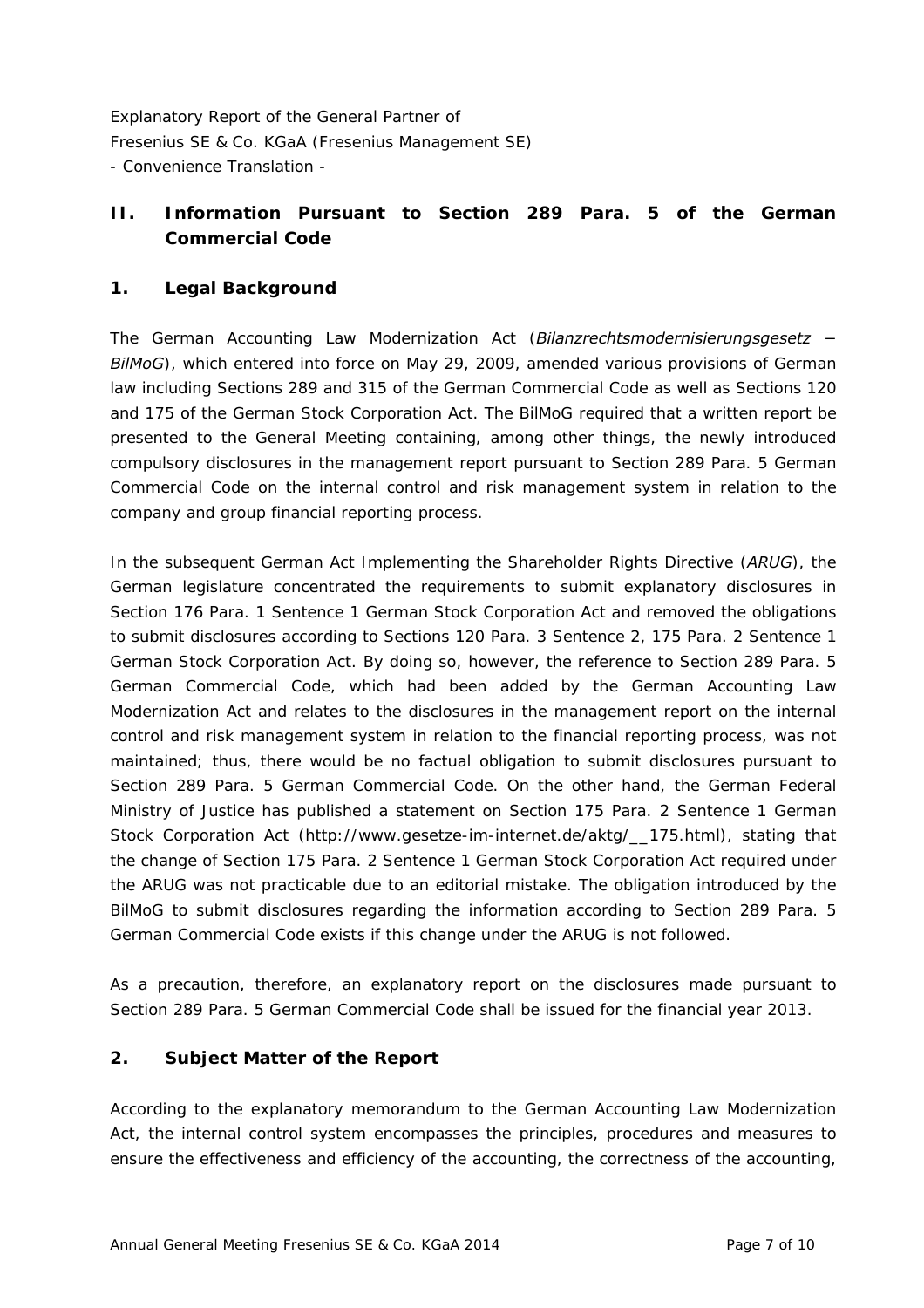and the compliance with applicable law. This also includes the internal audit system to the extent that it relates to accounting.

The risk management system and the internal control system in relation to the financial reporting process encompass control and monitoring processes for accounting and financial reporting.

### **3. Main Features of the Risk Management and Internal Control Systems**

The main features of the risk management and internal control systems in the Fresenius Group can be described as follows:

The Fresenius risk management system is closely linked to corporate strategy. Its main element is a control system with which Fresenius can identify significant risks at an early stage and counteract them individually.

Responsibilities for the processes and monitoring risks in the individual business segments have been assigned as follows:

- Using standardized processes, risk situations are evaluated regularly and compared with specific requirements. If negative developments emerge, responses can be initiated at an early stage.
- The managers responsible are required to report without delay any relevant changes in the risk profile to the Management Board.
- Fresenius keeps markets under constant observation and maintains close contacts with customers, suppliers, and institutions in order to be able to swiftly identify and react to changes in the business environment.

The risk management system is supported both at group level and in the individual business segments by risk controlling measures and a management information system. Detailed monthly and quarterly reports are used to identify and analyze deviations of the actual compared to the planned business development. In addition, the risk management system comprises a control system that oversees organizational processes and measures, as well as internal controls and audits.

The functionality and effectiveness of the risk management system is reviewed regularly by the Management Board and the internal auditing department. Conclusions arising from the audits are taken into account in the ongoing refinement of the risk management system to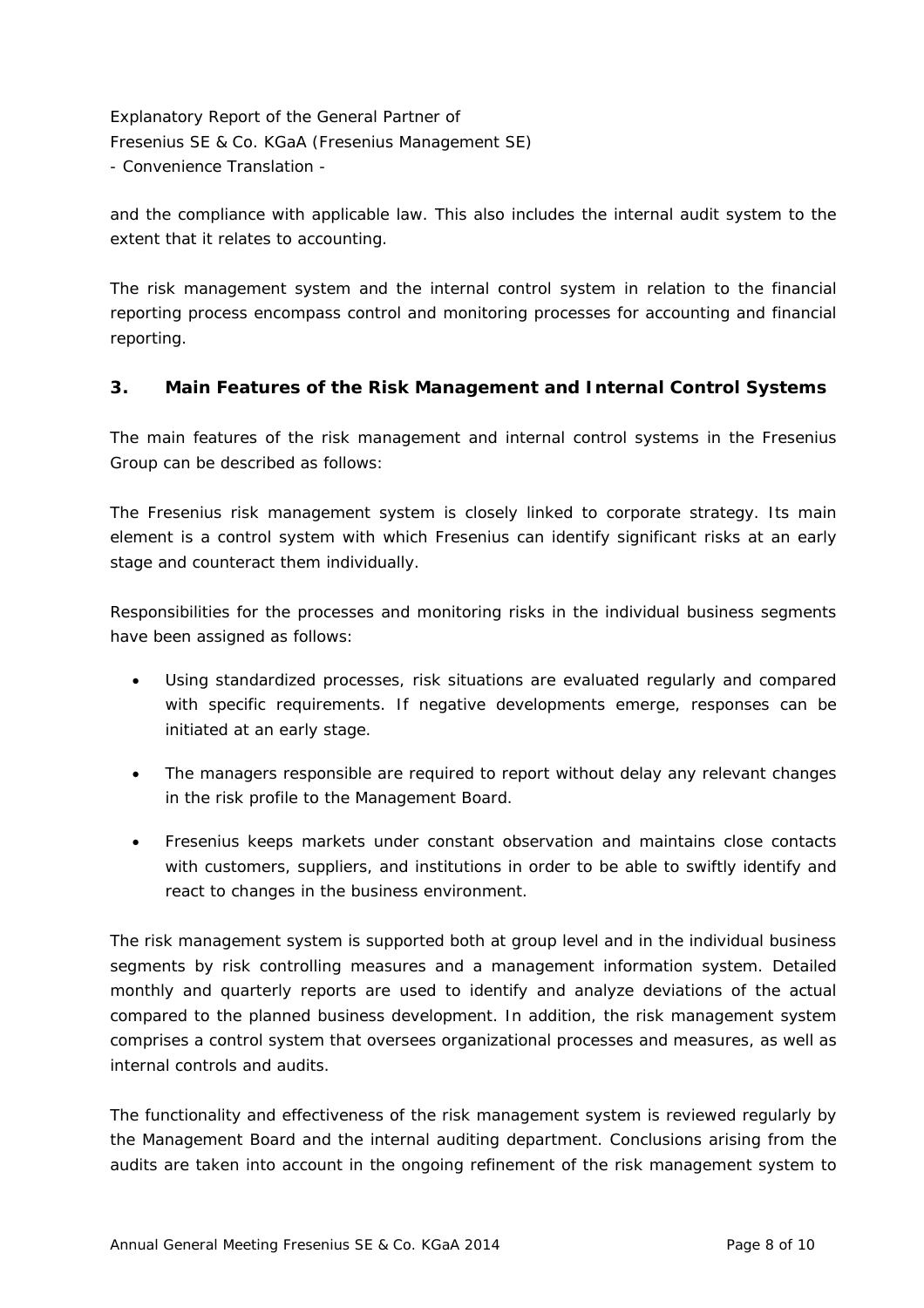allow prompt reaction to changes in the markets. This system has thus far proved effective. The control system is also regularly reviewed by the Management Board and the internal auditing department.

The auditor reviews whether the control system set up by the Management Board is suitable for the early identification of risks that would put the continued existence of the company in danger. The insights gained from the audit regarding the internal control system as it pertains to accounting are taken into account in the continued development of the system.

Fresenius has ensured that the scope and focus of the organizational structure and systems for identifying and evaluating risks, and for developing countermeasures and for the avoidance of risks, are aligned suitably with the company-specific requirements and that they are properly functional. However, there can be no absolute certainty that this will enable all risks to be fully identified and controlled.

# **4. Explanation of the Main Features of the Risk Management and Internal Control Systems in View of Financial Reporting**

The risk management and internal control systems, the main features of which have just been described, ensure that all business facts and data are properly collected, processed and evaluated and thus included in external accounting. They safeguard that the accounting at Fresenius SE & Co. KGaA as well as at all companies included in the consolidated financial statements will be uniform and in compliance with the legal and statutory requirements as well as internal quidelines.

Correctness and reliability of accounting processes and financial reporting, and thus preparation of annual financial statements, consolidated financial statements, and management reports in compliance with applicable rules, is assured by numerous measures and internal controls. A four-tier reporting process especially promotes intensive discussion and ensures controls of the financial results. At each reporting level (local entity, region, business segment, group), financial data and key figures are reported, discussed, and compared on a regular monthly basis with the prior-year figures, budget, and the latest forecast. In addition, all parameters, assumptions, and estimates that are of relevance for the externally reported group and segment results are discussed intensively with the department responsible for preparing the group's consolidated financial statements. These matters are also reviewed and discussed quarterly in the Supervisory Board's Audit Committee.